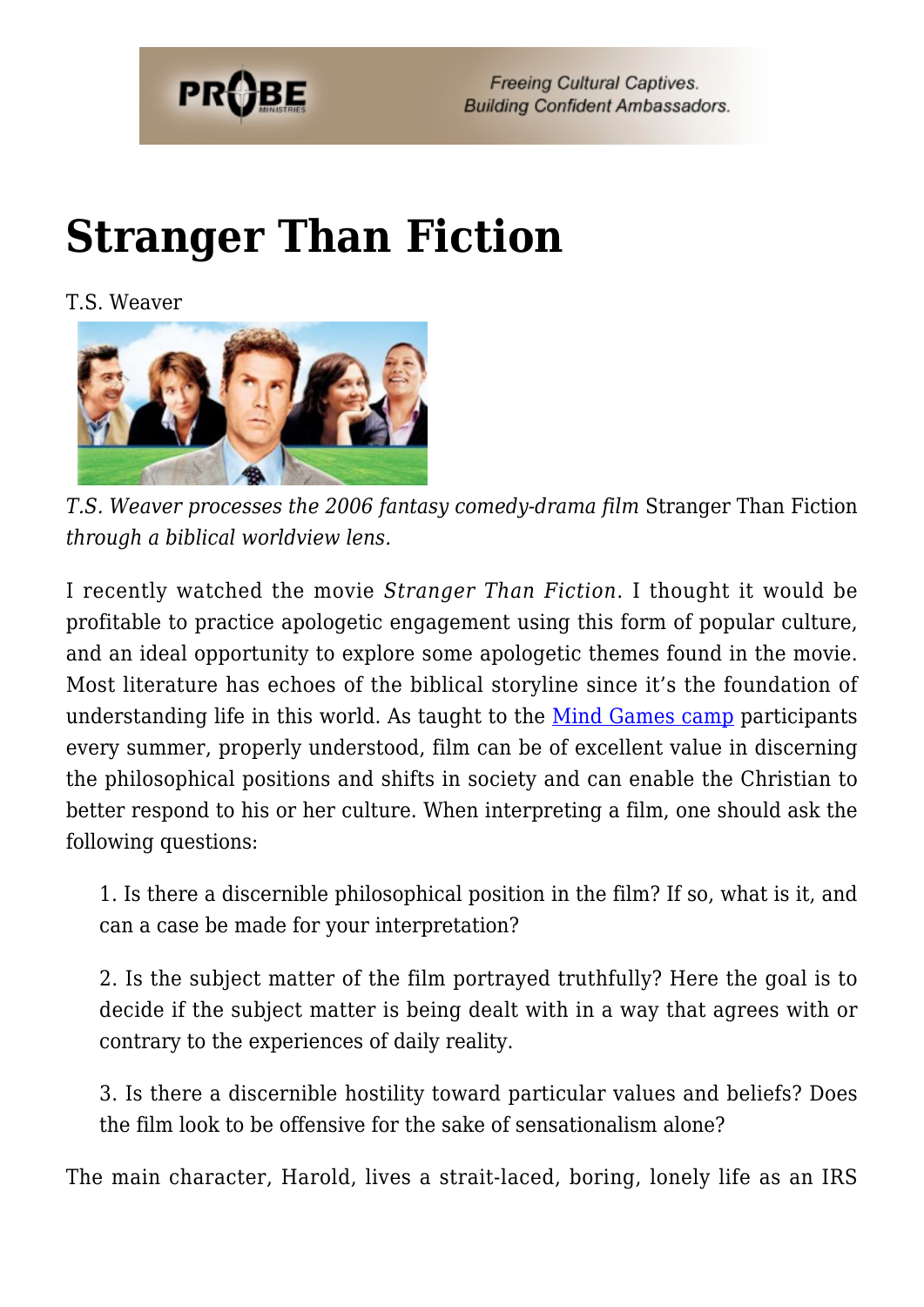

agent, and he realizes he is the main character of a novel being written by a stranger. The novel plot affects his life as the author writes. He realizes this when he hears the narrator's voice describing his nearly every move. This is how the tension starts and then he hears the narrator say something like, "Little did he know, this seemingly inconsequential action would cause his imminent death." Obviously, death is relatively imminent for all of us, but the context implies his would be coming soon. He is an unmarried, middle-aged man; so, this is the problem of the story: he is going to die sooner than he expected, and he does not know how or when.

Being a seminary student, I wanted to know what Harold was thinking came after death. Why was a premature death (according to him) so tragic? Yet, there was no element to the movie at all that included thoughts of life after death. But, like most movies, there was reflection from Harold about life. Oddly, he did not start the reflection on his own. A literary theory professor had to be the one to ask him an apologetic type of question: "What is your life ambition?" Harold's shockingly shallow (and sad) answer was, "I've always wanted to learn the guitar." He was somehow motivated enough to be a successful IRS agent and do things like count the number of brush strokes while he brushed his teeth every morning, but he had not managed to get around to learning the guitar or answering life's biggest questions such as, "Why is there something instead of nothing? Why am I here? What is my purpose? What must I do to be good? What is my destiny?" I wonder how many other Harolds there are out there. Surely (and hopefully) this is not a good representation of the average American.

Although the thought of death did not lead him to where I thought it should, it did lead him to a lifestyle change and new philosophy. If his old philosophy was, "I need to do well as an IRS agent," his new philosophy was, "I need to enjoy life more and do the things I've always wanted to do before I die." Now you would think this would turn into a hedonistic lifestyle but all he really did was stop counting his brush strokes, stop working, and start learning to play the guitar. However, he did turn his attention to a woman.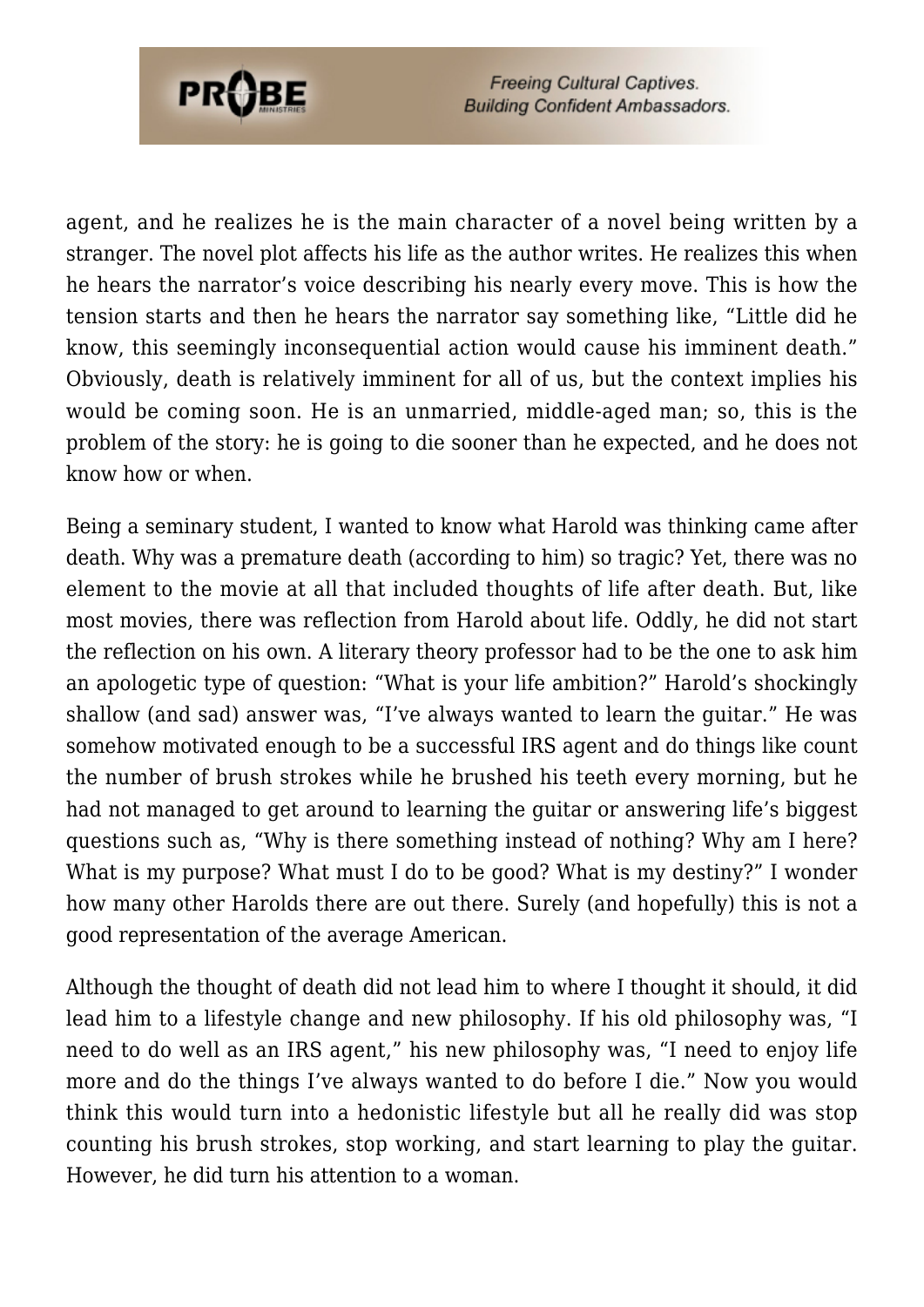

Her story was interesting as well, because she dropped out of Harvard Law School to make the world a better place by baking cookies to make people happy. So, I suppose part of her worldview was that if people are happy, the world is a better place. No one in the movie pressed her on the issue. Harold just accepted it and continued indulging himself with her cookies.

Predictably, this relationship turned into a romance and they both fell in love and started sleeping together. Apparently, sex was not something that needed a covenant of marriage for them. Nor much of a commitment of any kind. Not once during the movie did either of them call each other boyfriend or girlfriend or say the words "I love you."

There was no theological thought presented between the characters for most of the movie. Where some theology did occur with the characters (albeit just undertones) was with the professor thinking through Harold's dilemma and giving him advice. At one point, he realized Harold had no control in the story the narrator was telling about his life, and he told him, "You don't control your fate." He meant the narrator controlled it. So, this jumped out at me as though the narrator were God and Harold, and the professor had a fatalistic theology. This is the point where Harold turned to his new philosophy thanks to the advice of the professor. With this type of theology, I think it is easy to result in the "It does not matter what I do, so I may as well stop thinking about it" mindset, which is where Harold turned.

An odd element to the story was that Harold's wristwatch had thoughts, feelings, and was even able to communicate to Harold. It was as if the narrator was God, and the wristwatch was the Holy Spirit guiding Harold at times. Yet ironically the narrator did not know Harold was a real person, so *she* (there is a rabbit trail waiting to be taken) was unknowingly playing the role of God.

During the tension of Harold's dilemma of soon-imminent death, it was easy to see Harold needed saving, but the mystery was, who was going to be his savior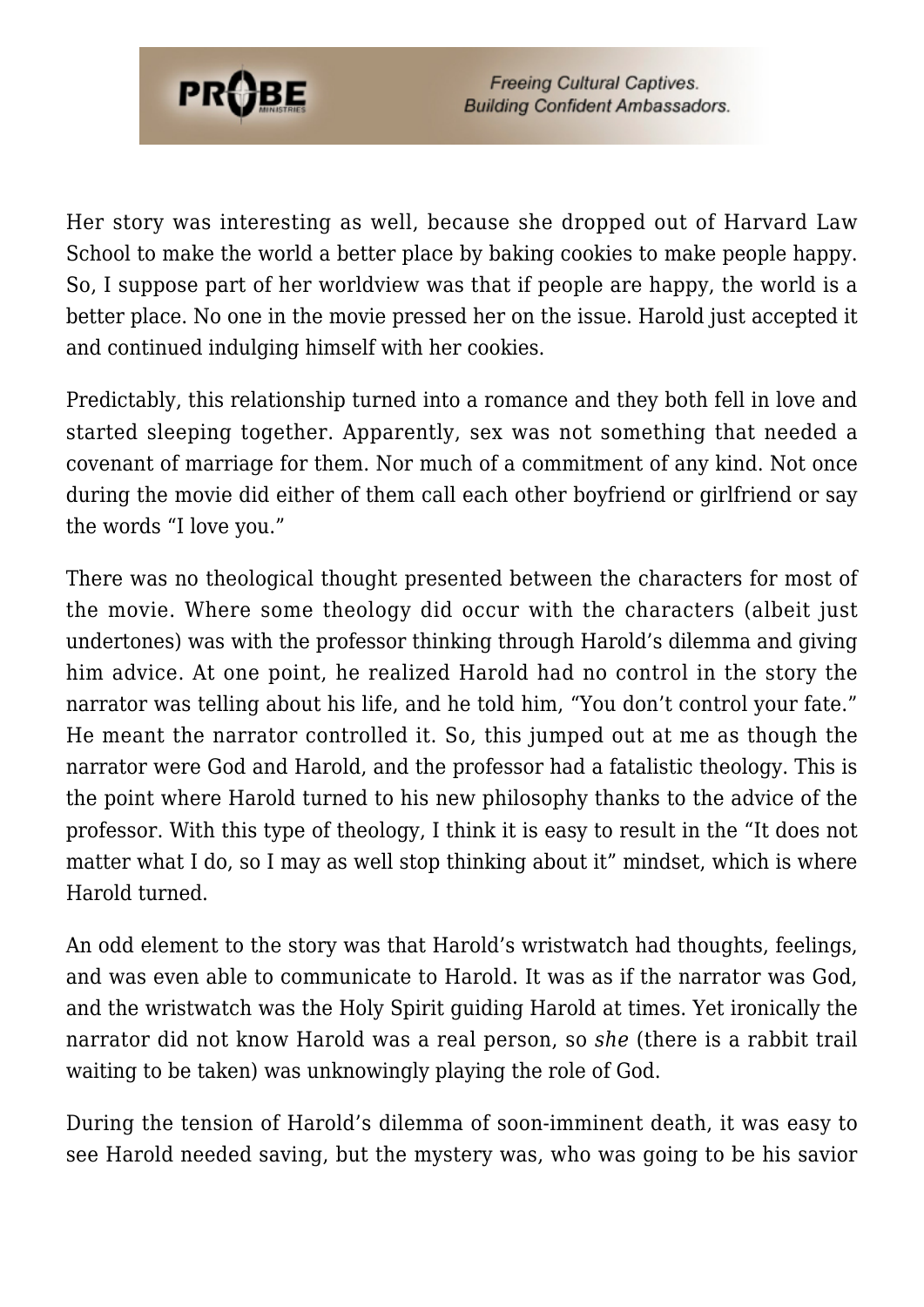

(playing the role of Jesus)? At first, I thought the professor was going to save Harold by telling him how to avoid death. Then I wondered if Harold was Jesus himself because he eventually became willing to face his death to allow the story to end the way they (the narrator, Harold, and the professor) all thought it ought to (they eventually all met). Then the next thing you know Harold saves a boy from begin hit by a bus and Harold is hit in his place. I thought that was the ending of the book and Harold was dead. Consequently, I thought Harold was the savior for the boy and Harold played Jesus.

Harold's tremendously heroic act makes no sense based on the worldview he adopted, but it makes a world of sense based on a Christian worldview. It turns out Harold survived anyway, and it was the wristwatch who was the savior (part of it got lodged in his artery and stopped him from bleeding to death) because the author/narrator changed the ending. Thus, in a way, the narrator was God, the wristwatch was both the Holy Spirit and Jesus.

The redeeming moment was Harold getting to live after all his fear of dying and his life changing "for the better" (at least I think that is the movie wanted us to see). It was better in some ways, but in some ways the word "better" is a stretch because of how shallow the changes in his life were (ignoring the deep change of falling in love because the relationship was as shallow as most romantic comedy movies). The narrator even ties a bow on it all at the end by what seemed like (especially with the montage and the dramatic music) it was supposed to be a deeply profound message of the entire movie and what everyone (including the viewers) should walk away with. Here was the long word-for-word message before the closing credits (and the end of the book in the movie):

As Harold took a bite of a Bavarian sugar cookie, he finally felt as if everything was going to be ok. Sometimes, when we lose ourselves in fear and despair, in routine and constancy, in hopelessness and tragedy, we can thank God [*the first time He was mentioned*] for Bavarian sugar cookies. And fortunately, when there aren't any sugar cookies we can still find reassurance in a familiar